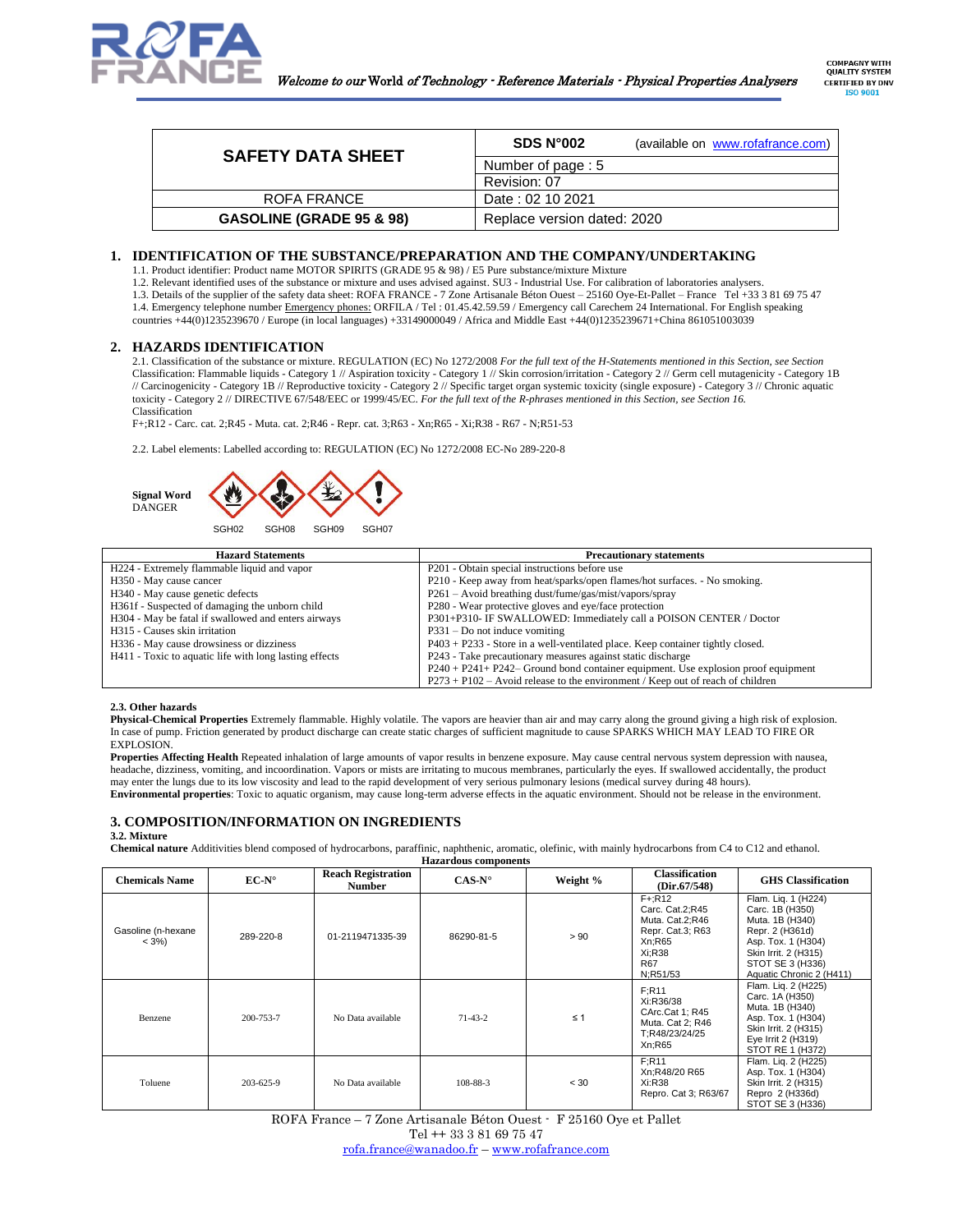**SAFETY DATA SHEET SDS N°002** (available on [www.rofafrance.com\)](http://www.rofafrance.com/)

# ROFA FRANCE **GASOLINE (GRADE 95 & 98)**

|                    |                 |                   |               |           |                                                                         | STOT RE 2 (H373)                                                                                                                                         |
|--------------------|-----------------|-------------------|---------------|-----------|-------------------------------------------------------------------------|----------------------------------------------------------------------------------------------------------------------------------------------------------|
| Hexane             | $203 - 777 - 6$ | No Data available | $110-54-3$    | $<$ 3     | F:R11<br>Xi: R38<br>N: R51/53<br>Repro. Cat 3: R 62<br>Xn; R65/48/20/67 | Flam. Lig. 2 (H225)<br>Asp. Tox. 1 (H304)<br>Skin Irrit. 2 (H315)<br>Repro 2 (H336d)<br>STOT SE 3 (H336)<br>STOT RE 2 (H373)<br>Aquatic Chronic 2 (H411) |
| Methyl alcohol     | 200-659-6       | No Data available | $67 - 56 - 1$ | $\leq 3$  | F:R11<br>T: R23/24/25<br>R39/23/24/25                                   | Flam. Liq. 2 (H225)<br>Acute TOX 3 (H301-311-331)<br>STOT SE 1 (H370)                                                                                    |
| Ethyl alcohol      | 200-578-6       | No Data available | $64 - 17 - 5$ | $\leq 5$  | F:R11                                                                   | Flam. Lig. 2 (H225)                                                                                                                                      |
| Tert-Butyl alcohol | 200-889-7       | No Data available | $75 - 85 - 0$ | $\leq 15$ | F:R11<br>Xn: R20<br>Xi; R36/37                                          | Flam. Lig. 2 (H225)<br>Acute TOX 4 (H332)<br>Eye irrit 2 (H319)<br>STOT SE 3 (H335)                                                                      |
| Iso-Butyl alcohol  | $201 - 148 - 0$ | No Data available | $78 - 83 - 1$ | $\leq 15$ | R <sub>10</sub><br>Xi; R37/38/41/67                                     | Flam. Lig. 2 (H225)<br>Skin Irit 2 (H315)<br>Eye Dam 1 (H318)<br>STOT SE 3 (H335-336)                                                                    |
| Isopropyl alcohol  | 200-661-7       | No Data available | $67 - 63 - 0$ | $\leq 12$ | F:R11<br>Xi; R36/67                                                     | Flam. Lig. 2 (H225)<br>Eye Irrit 2 (H336)<br>STOT SE 3 (H336)                                                                                            |

# **4. FIRST AID MEASURES**

4.1 Description of first aid measures:

IN CASE OF SERIOUS OR PERSISTENT CONDITIONS, CALL A DOCTOR OR EMERGENCY MEDICAL CARE.

Inhalation: In case of exposure to intense concentrations of vapours, fumes or spray, transport the person away from the contaminated zone, keep warm and allow to rest. Possible irritation of the respiratory tract and the mucous membranes. Headaches. Nausea. Fainting.

Ingestion: Consult a doctor. Do not induce vomiting to avoid the risk of aspiration into the respiratory tract. Allow the person to rest. Nausea, vomiting, abdominal pains.

Skin contact: Immediately remove all soiled or stained clothing. Wash immediately and abundantly with soap and water.

If the skin is exposed to high-pressure spray, the product may enter the human body. In all such cases the affected person must be taken to hospital, even if no sign of injury can be detected. Possible skin irritation.

Eye contact: Wash immediately in copious amounts of water, keeping eyelids apart for at least 15 minutes and consult a specialist. Burning feeling and temporary redness.

Aspiration: Aspiration of the liquid into the lungs is extremely dangerous (acute lung conditions). If the product is believed to have entered the lungs (in case of vomiting, for example), take the person to hospital for immediate care.

4.2 Most important symptoms and effects, both acute and delayed:

Eye contact: Burning feeling and temporary redness.

Skin contact: May cause irritation, redness.

Inhalation: Inhalation of vapours can cause headache, nausea, vomiting and an altered state of consciousness. May cause irritation of respiration.

Ingestion: Ingestion may cause gastrointestinal, nausea, vomiting and diarrhoea. May cause central nervous system depression.

4.3 Indication of immediate medical attention and special treatment needed, if necessary: Note to physician: Treat symptomatically.

**5. FIRE FIGHTING MEASURES**

Flash point: see heading 9 - "Physical and chemical properties"

5.1 Extinguishing media: - suitable: Foam, CO2, powder, possibly water spray (preferably water containing a wetting agent).

*- not recommended:* Solid water streams are prohibited as they could help to spread the flames. Simultaneous use of foam and water on the same surface is to be avoided as water destroys the foam. Specific fire-fighting methods: Cool down tanks and surfaces exposed to the fire by abundant spraying with water. Isolate the source of the combustible product; allow burning out under supervision or use appropriate fire extinguishers, as applicable.

5.2 Specific hazards: Incomplete combustion and thermolysis produce gases of varying toxicity such as CO, CO2, various hydrocarbons, aldehydes and soot. These may be highly dangerous if inhaled. Special care must be taken to avoid the risk of explosion. When the temperature is close to the flash point, the vapour pressure is so high that it may create an explosive atmosphere above the stored product.

5.3 Protective measures for fire-fighters: In case of a large or confined or poorly ventilated spaces wear full fire resistant protective clothing and self-contained breathing apparatus (SCBA) with a full face-piece operated in positive pressure mode. Cool down any tanks and surfaces exposed to fire by spraying abundantly with water. Don't allow run-off from fire fighting to enter drains and water courses.

# **6. ACCIDENTAL RELEASE MEASURES**

6.1 General precaution: No flames, no sparks, eliminate all source of ignition, don't smoke, use specific care to avoid static electrical charges, prevent any contact with hot surfaces.

6.1.1 For non-emergency personnel: do not attempt to take action without suitable protective equipment, gloves, safety glasses. Avoid contact with skin and eyes. 6.1.2 For emergency responders: do not attempt to take action without suitable protective equipment, breathing apparatus. Evacuate unnecessary personnel.

6.2 Environmental precautions: prevent entry to sewers and public waters. Notify authorities if liquid enters servers or public waters.

6.3 Methods and material for containment and cleaning up. If spilled may cause the floor to be slippery. Sweep up or vacuum up the product. Dispose of contaminated material at an authorised site. Notify authorities if product enters sewers or public waters.

# **7. HANDLING AND STORAGE**

7.1 HANDLING: Prevention of user exposure: Operations involving the inspection, cleaning and maintenance of storage containers require the application of strict procedures and must be entrusted to qualified specialist personnel only. Handle in well-ventilated premises. DO NOT SMOKE. AVOID INHALING VAPOURS. AVOID CONTACT WITH THE SKIN AND MUCOUS MEMBRANES. NEVER ATTEMPT TO PRIME THE CONTAINER SIPHON BY SUCKING WITH THE MOUTH. Keep the product away from food and beverages. Prevent the formation of vapours, mist and aerosols. Wear safety boots and fully covering protective clothing GENERATING NO STATIC ELECTRICITY. Using fuel as diluents or solvent is forbidden. Never weld, drill, grind, cut or saw any empty container.

Prevention of fire and explosion: Arrange machinery and equipment so as to prevent the sheet of burning product from spreading (retention pits and basins, siphons in the water drainage system). Use explosion-proof material. Handle away from any source of ignition (open flame and sparks) and heat (hot manifolds or casings). Do not use compressed oxygen or air when transferring or pouring the products. OPERATE ONLY ON COLD AND DEGASSED RESERVOIRS IN VENTILATED PREMISES (TO AVOID RISK OF EXPLOSION).

Precautions: COMPLY WITH USE AS MENTIONED IN SECTION 1. Do not use mobile phones during handling. Do not eat or drink or smoke during use. Avoid breathing in vapours, fumes or fogs. WHILE MOVING THE PRODUCT: to prevent risks related to static electricity, ensure that the machinery, equipment and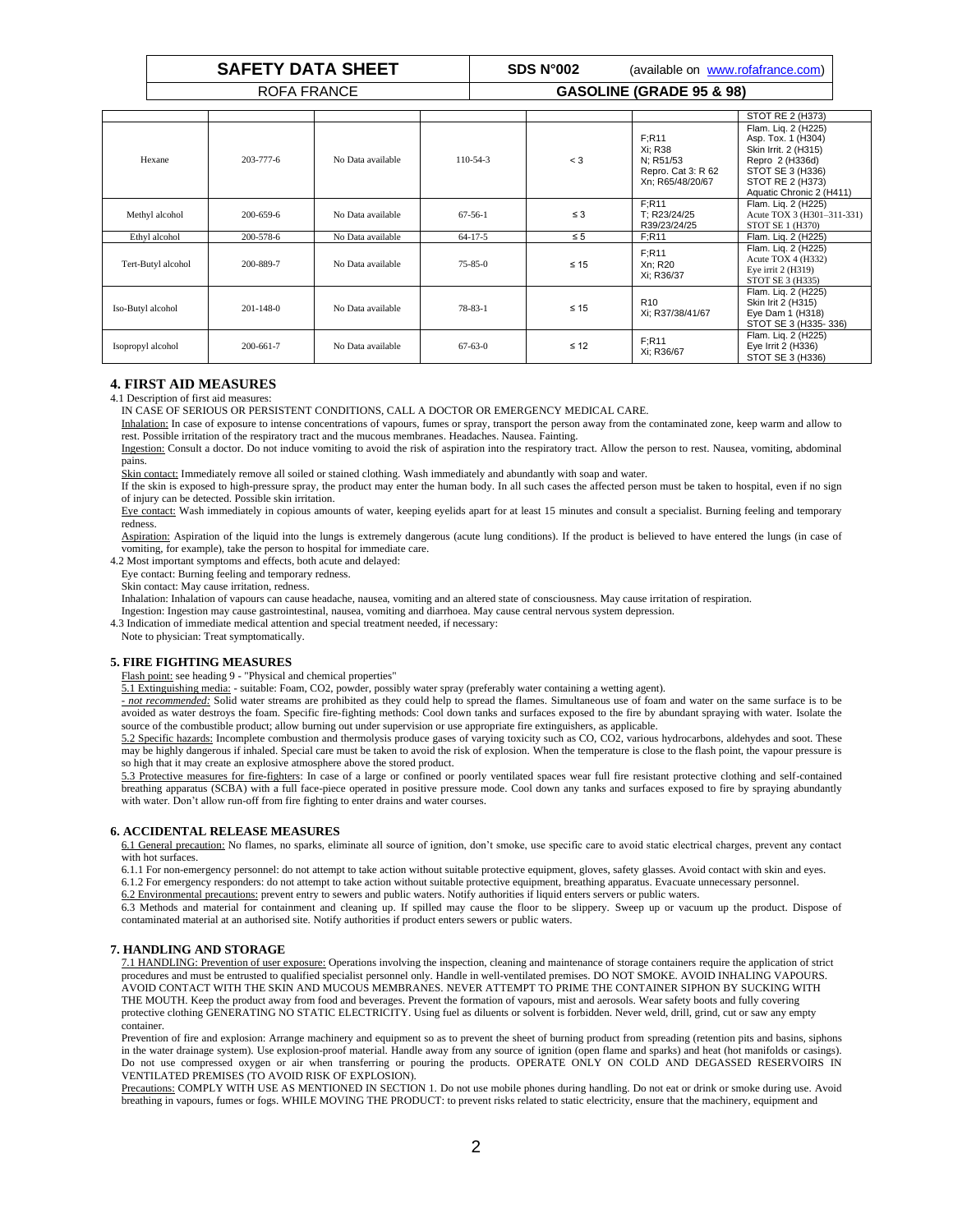| <b>SAFETY DATA SHEET</b> | SDS N°002 | (available on www.rofafrance.com)   |
|--------------------------|-----------|-------------------------------------|
| ROFA FRANCE              |           | <b>GASOLINE (GRADE 95 &amp; 98)</b> |

tanks are properly earthed, prohibit loading in the rain and ensure that the product is poured slowly, particularly at the beginning of the operation. Avoid extended and repeated contacts with the skin as these can cause skin

ailments aggravated by small injuries or friction on soiled clothing. Avoid contact with strong oxidizers. Remove any soiled or splashed clothing immediately. After contact with skin, wash immediately with plenty of water and soap. Use only containers, joints, pipes, etc... made in a material suitable for use with aromatic hydrocarbons.

#### STORAGE:

Technical measures: Use anti-explosive materials conforming with the applicable regulations. Electric installations must comply with the applicable regulations. Prevent any build-up of static electricity. Installations should be designed to avoid pollution of soil and water. Don't withdraw the danger labels of the containers (even if they are empty).

7.2 Conditions for storage including any incompatibilities:

precautions: - Suitable: Store packaged product (drums, samples, cans...) in well-ventilated areas. STORE AT ROOM TEMPERATURE, away from water,

moisture, heat, and any source of ignition. To be avoided: Do not store exposed to the elements.

Incompatible products: Dangerous reaction when in contact with strong oxidizers (herbicides etc...).

Packaging materials: - Recommended: Use only containers, joints, pipes etc.... made in material suitable for use with aromatic hydrocarbons.

# **8. EXPOSURE CONTROLS/PERSONAL PROTECTION**

8.1 Control parameters

| Chemical name         | European Union                                           | France                                                 |
|-----------------------|----------------------------------------------------------|--------------------------------------------------------|
| Benzene 71-43-2       | $S^{\circ}$ TWA 1 ppm TWA 3.25 mg/m3                     | VME 1 ppm $3.25 \text{ mg/m}$ $3 - C1 - M2$            |
| Toluene 100-88-3      | $S^{\circ}$ TWA 50ppm 192 mg/m3 – STEL 100 ppm 384 mg/m3 | VME 50 ppm 192 mg/m3 - VLCT 100 ppm 384 mg/m3 - R3 -P+ |
| Hexane 110-54-3       | TWA 20 ppm $72 \text{ mg/m}$ 3                           | VME 20 ppm $72 \text{ mg/m}3 - R3$                     |
| Pentane 109-66-0      | IOELV TWA 3000 mg/m3                                     | VME 3000 mg/m3                                         |
| Methyl butane 78-78-4 | IOELV TWA 3000 mg/m3                                     | VME 3000 mg/m3                                         |
|                       |                                                          |                                                        |

#### DNEL WORKER / Professional

| <b>DINET</b><br>WUKNEK<br><b>PTOTESSIONAL</b> |                                            |                                                            |                                                        |                                     |
|-----------------------------------------------|--------------------------------------------|------------------------------------------------------------|--------------------------------------------------------|-------------------------------------|
| Chemical name                                 | effects<br>short<br>svstemic<br>: term s   | <b>Short</b><br>t term local effects                       | $\sim$<br>effects<br>$\text{Long-term } s$<br>systemic | Long-term local effect              |
| $86290 - 81 -$<br><b>JASOLINE</b>             | 1300<br>(inhalation)<br>/15min<br>$mg/m$ . | 100<br>/15min (inhalation)<br>$\frac{\text{mg}}{\text{m}}$ |                                                        | 840<br>mg/m3/8h (inhalation)<br>י⊷ר |
|                                               |                                            |                                                            |                                                        |                                     |

#### DNEL Consumer

| name<br>:hemical                  | $\sim$<br>Shor*<br>stemic effects<br><b>CLASS 18 (CLASS)</b><br>t term | $\sim$<br>effects<br>Shor<br>tern<br>local               | $\sim$<br>effects<br>$\text{Long}$ .<br>-term<br>/stemic | . attact<br>Long-term<br>loes<br>1.0100<br>$\mathbf{1}$ |
|-----------------------------------|------------------------------------------------------------------------|----------------------------------------------------------|----------------------------------------------------------|---------------------------------------------------------|
| $86290 - 81 -$<br><b>GASOLINE</b> | 1200 mg<br>----<br>(inhalation)<br>mın<br>,,,,,,                       | $\sim$ $\sim$<br>640<br>mg/m3/<br>(inhalation)<br>'15mir |                                                          | 140 mg/m3/<br>(inhalation)<br>-41                       |
|                                   |                                                                        |                                                          |                                                          |                                                         |

#### 8.1 Exposure Controls

Technical measures: Use this product in a well-ventilated atmosphere with explosion-proof equipment. When working in confined spaces (tanks, containers, etc.), ensure that there is a supply of air suitable for breathing and wear the recommended equipment.

Occupational exposure limit: - for GASOLINES: in France none, in the U.S.A (ACGIH) mean exposure limit to gasolines (TLV-TWA) 300 ppm, for 8 hours. - For BENZENE in France (2005) TWA = 1 ppm (3.25 mg/m3)

- for n-HEXANE : in France , average exposure value 170 mg/m3 during 8 hours (50 ppm)

- For toluene, in France: TWA 100 ppm ; TLV 150 ppm

FRANCE C6 - C12 hydrocarbons vapours : VLE = 1500 mg/m3; VME = 1000 mg/m3.

8.2 Exposure controls:

Engineering Exposure controls: Ensure adequate ventilation. Apply technical measures to comply with the occupational exposure limits. When working in confined spaces ensure that there is a supply of air suitable for breathing and wear the recommended equipment. Don't enter tanks until available oxygen has been checked. Respiratory protection: In case of risk of exposure exceeding the mean exposure value, an appropriate breathing apparatus must be worn by each individual.

Hand protection: Hydrocarbon-proof gloves for aromatic hydrocarbons. In case of splashes or limited contact: Recommended material: Nitrile  $> 0.3$  mm  $/$   $> 60$ minutes (EN 374-3). - In case of prolonged or repeated contact: Recommended materials: Fluoro polymer and PVA > 480 minutes (EN 374-3), all layer thickness; Nitrile  $0.5$  mm  $/ > 480$  minutes (EN 374-3). For more precise details about the choice of the appropriated glove, please contact the manufacturers of protective gloves.

Eye protection / Skin and body protection / Respiratory protection.



Skin and body (other than hands) protection: Face mask, boots, hydrocarbon-proof clothing, safety boots, as applicable. Hygienic work practices: Avoid contact with the skin. If the product comes into contact with the skin, wash the affected area immediately and copiously with soap and water. In case of contact with eyes, wash immediately in copious amounts of water while keeping eyelids spread apart for at least 15 minutes and consult a specialist.

#### **9. PHYSICAL AND CHEMICAL PROPERTIES**

Appearance: Clear liquid at 20°C / Colour : Light yellow / Odour : Characteristic / Density/specific gravity: 720 - 775 kg/m3 (15°) / Flash point: < - 40 ° C (ASTM D 93) / Temperature of self-ignition: > 300 ° C (ASTM E 659) / Comments on self-ignition temperature: This value may be significantly lower in the case of contact with potentially catalytic materials (metals like copper, strongly divided materials) / Flammability limit - lower(%): 1,4 / Flammability limit - upper(%): 8,7 / Distillation range: ~ 30 -210 ° C / Vapour density: 3-4 (air = 1) / Vapour pressure: < 100 (EN 13016-1) kPa at 35 °C / Solubility: - in water : Practically immiscible, about 25mg/l at 20°C, but this may depend on the nature and content of oxygenated organic compounds. – Solubility in organic solvents: Soluble in many common solvents. / <u>Partition coefficient (log Pow):</u> Log Pow = 2,1 - 6 / Viscosity : 0,5 - 0,75 mm2/s at 20°C / <u>Further information:</u> - pH: not applicable.

#### **10. STABILITY AND REACTIVITY**

10.1 Stability: The product is stable at normal storage, handling and use temperatures.

10.2 Conditions to avoid: Heat, sparks, ignition points, flames, static electricity.

10.3 Materials to avoid: Strong oxidising agents.

10.4 Hazardous decomposition products: Incomplete combustion and thermolysis produces potentially toxic gases such as CO, CO2, various hydrocarbons, aldehydes and soot.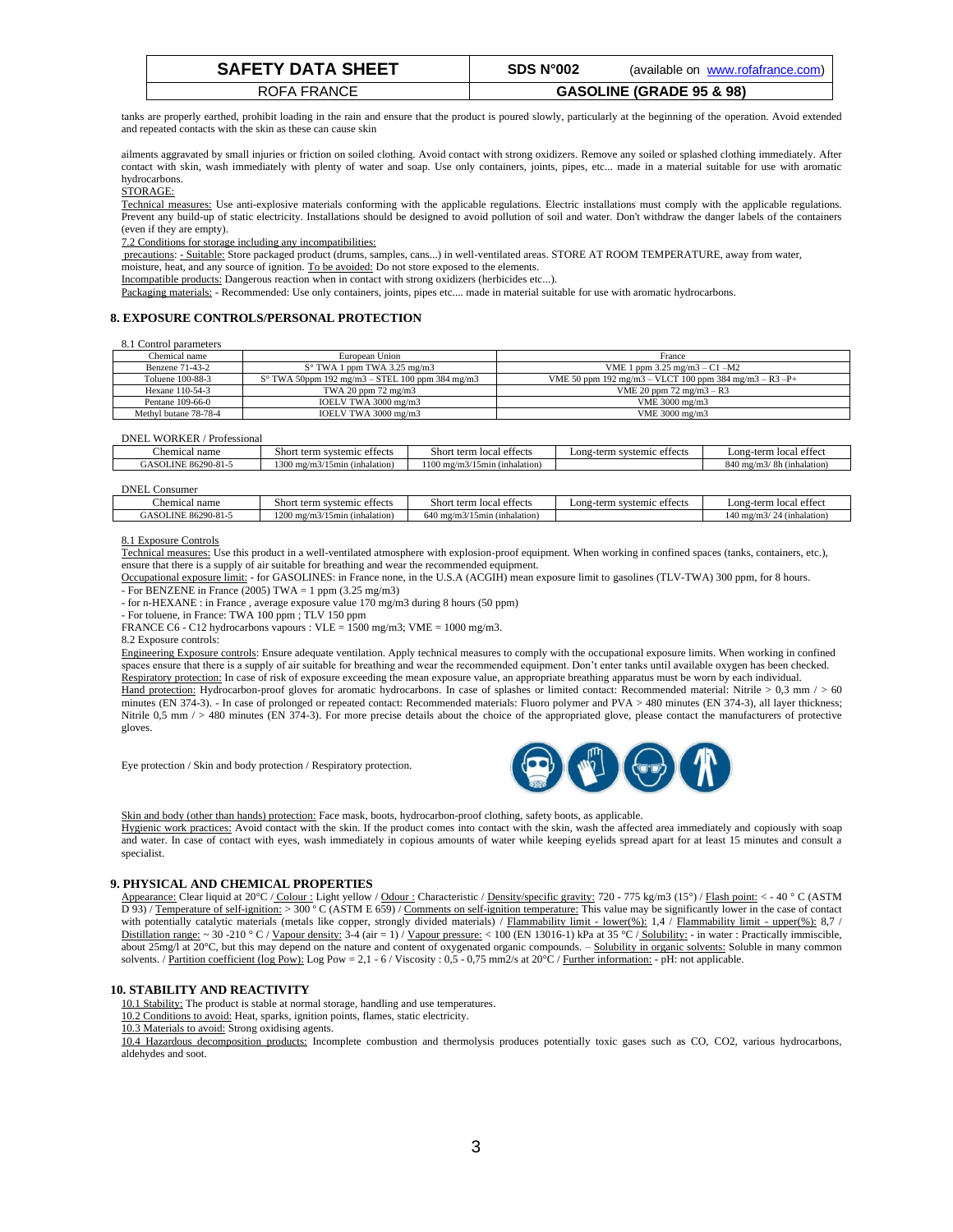# ROFA FRANCE **GASOLINE (GRADE 95 & 98)**

# **11. TOXICOLOGICAL INFORMATION**

#### Acute toxicity / Local effect:

Inhalation: LC50. 4 hours. Rat. 5,2 mg/l IUCLID

Inhalation, comments: Vapours inhaled in strong concentration have a narcotic effect on the central nervous system, which may be light headache, dizziness, somnolence or serious fainting, in which case first aid is required rapidly. Vapour and spray may be irritating for the respiratory tract and for mucous membranes. Skin contact: LD50 (Rabbit) 3750 mg/kg IUCLID

#### Skin contact, comments: Irritating.

Eye contact, comments: Not classified as irritating, but may cause a burning feeling and temporary reddening.

Ingestion: LD50(Rat) > 5000 mg/kg

Ingestion, comments: Harmful: If swallowed accidentally, the product may enter the lungs due to its low viscosity and lead to the rapid development of very serious pulmonary lesions (medical survey for 48 hours min).

#### CHRONIC TOXICITY OR LONG-TERM TOXICITY:

Inhalation: Vapour and spray may be irritating for the respiratory tract and for mucous membranes Abusive inhalation may cause neurotoxic effects.

Skin contact: Prolonged or repeated contact with the skin destroys the lipoacid skin layer and may cause dermatitis with the risk of secondary allergies. Sensitization: No reported effects of sensitisation.

Carcinogenicity: Carcinogenic. The product contains BENZENE that is classified as CARCINOGENIC cat. 1.

Mutagenesis: Mutagen. This product contains BENZENE that is classified as a mutagen category 2.

Effects on reproduction: Reproductive Toxicant This product contains TOLUENE that is classified toxic to reproduction category 3.

# **12. ECOLOGICAL INFORMATION**

Comments about ecotoxicity: Toxic to aquatic organisms, may cause long-term adverse effects in the aquatic environment (CONCAWE recommendation).

Mobility: - Air: The product evaporates in the air and dissipates more or less depending on local conditions. However, it may stagnate in pools in low-lying areas, in an undisturbed or confined atmosphere.  $/ -$  Soil: The product may infiltrate the ground and may contaminate ground water.  $/ -$  Water: The product spreads on the surface of the water. A small amount may dissolve.

Bioaccumulation: The potential for bioaccumulation of the product in the environment is very low.

Persistence and degradability: The product is intrinsically biodegradable (OECD 302).

Comments about components: Toluene presents a risk for aquatic and terrestrial environment.

#### **13. DISPOSAL CONSIDERATIONS**

Waste disposal: When using these products, product waste should theoretically only be produced accidentally. In other cases, all excess is to be recycled or burned. Disposal of contaminated packaging: Empty packaging may contain flammable or explosive vapours. Disposal via an approved waste contractor. National regulations : Decree N° 77-974 of 19.08.1977 (JO of 28.08.1977) Storage of liquid hydrocarbons : decree of 09.11.1972 (Journal Officiel of 31.12.1972); decree of 19.11.1975 (JO of 23.01.1976); circular of 04.12.1975 (JO of 23.01.1976). When cleaning tanks, the disposal of sludge is to be carried out in compliance with regulations concerning waste : law N° 75-633 of 15.07.1975 (JO of 16.07.1975), amended law N° 76-663 of 19.07.1976 (regulated facilities). Order from the 02.02.1998 concerning emissions of all natures (J.O. from the 03.03.1998).

EWC Waste Disposal N°: According to the European Waste catalogue, Waste codes are not product specific, but application specific. Waste codes should be assigned by the user based on the application for which the product was used.

# **14. TRANSPORT INFORMATION**

#### ADR/RID

UN/ID N° : UN 1203 / Proper shipping name (national): Essence pour moteurs d'automobiles - Proper shipping name (international): PETROL / Hazard Class 3 / Packing group II / ADR/RID Labels 3 / Environmental hazard - yes / Classification code F1 /Special Provisions – 243, 534 /Tunnel restriction code (D/E) / ADR Hazard Id (Klemmer Number) – 33 /Description – UN1203, GASOLINE,3,PGII, (D/E) / Excepted Quantity – E2 / Limited Quantity 1l. AMDG/IMO

UN/ID N° : UN 1203 / Proper shipping name (national): Essence pour moteurs d'automobiles - Proper shipping name (international): GASOLINE / Hazard Class 3 / Packing group II / Marine polluant – P / Ems F-E, S-E / Description – UN1203, GASOLINE,3,PGII, (0°C c.c) MARIME POLLUANT / Special provision- 243 / Excepted Quantity – E2 / Limited Quantity 1l.

#### ICAO/IATA

UN/ID N° : UN 1203 / Proper shipping name (national): Essence pour moteurs d'automobiles - Proper shipping name (international): GASOLINE / Hazard Class 3 / Packing group II / ERG group 3H / Description – UN1203, GASOLINE,3,PGII / Special provision- A100 / Excepted Quantity – E2 / Limited Quantity 1l. ADN

UN/ID N° : UN 1203 / Proper shipping name (national): Essence pour moteurs d'automobiles - Proper shipping name (international): GASOLINE / Hazard Class 3 / Hazard Labels 3 / Packing group II / Environmental hazard – yes / Classification code F1 / Description – UN1203, GASOLINE,3,PGII / Excepted Quantity – E2 / Limited Quantity 1l / Ventilation – VE01.

#### **15. REGULATORY INFORMATION**

# European Union

Other regulations: this product can be used only for motor carburant covered by directive 98/70 CE. Directive 1999/13/CE is also applied. International Inventories: EINECS/ELINCS – Complies / TSCA --- / DSL Complies / ENCS --- / IECSC --- / KECL Complies / PICCS complies / AICS complies / NZiOC Complies.

#### **16. OTHER INFORMATION**

Explanations of R-phrases in section 2 :

R-10 Flammable. / R 11 Highly flammable / R 12 Extremely flammable / R-20-21 Harmful by inhalation and in contact with skin /

- R-45 May cause cancer.
- R-46 May cause heritable genetic damage.
- R-63 Possible risk of harm to the unborn child.
- R-38 Irritating to skin.
- R-65 Harmful: may cause lung damage if swallowed.
- R-67 Vapours may cause drowsiness and dizziness.

R-51/53 Toxic to aquatic organisms, may cause long-term adverse effects in the aquatic environment.

#### **This safety sheet complies with the requirements of Regulation (EC) N° 1907/2006 and it's amended Regulation (EU) 2015/830**

It is the responsibility of the person receiving the product to refer to the totality of the official documents concerning the use, the possession and the handling of the product. It is also the responsibility of the handlers of the products to pass to any subsequent persons who will come into contact with the product.